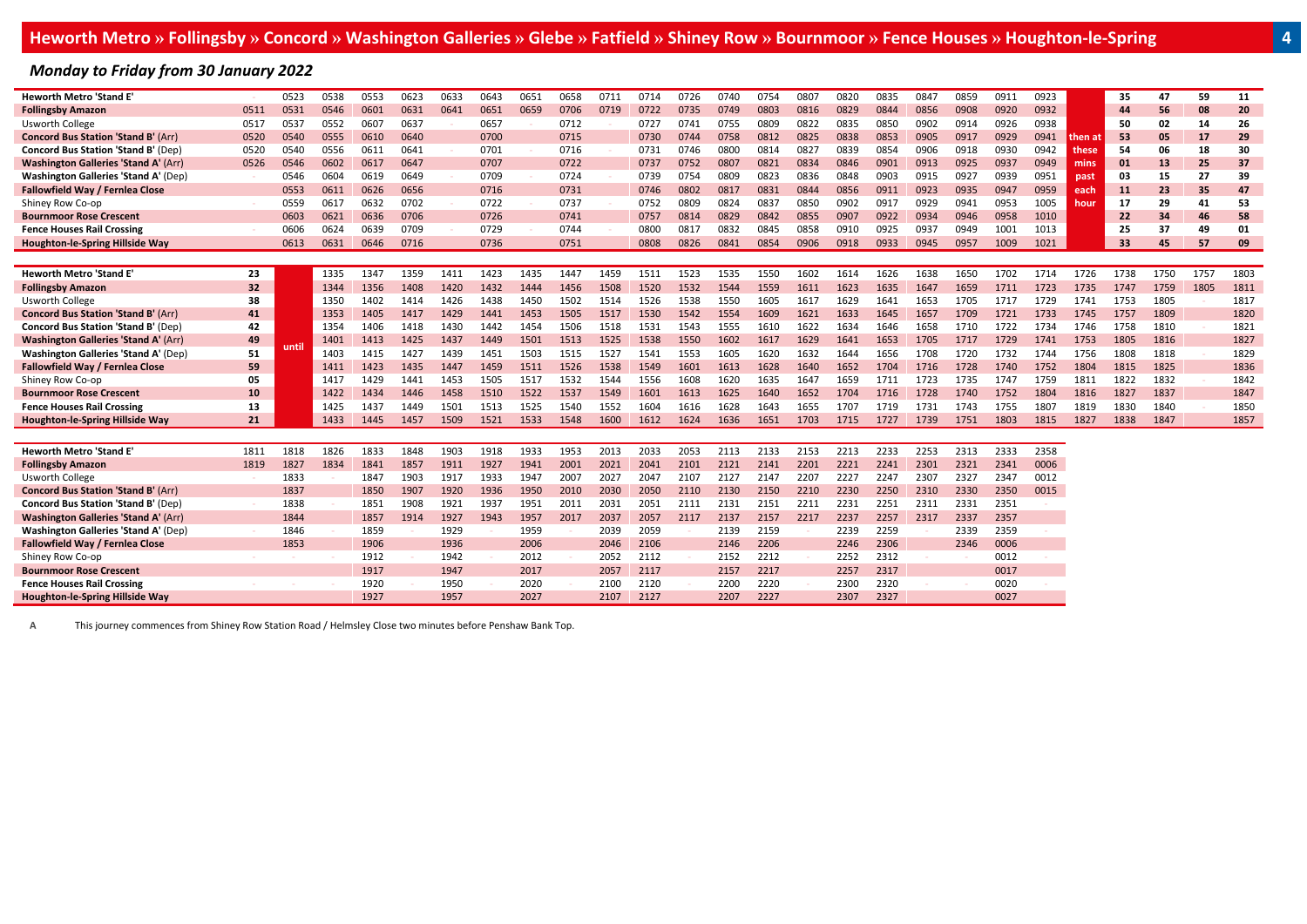*Monday to Friday from 30 January 2022*

| <b>Notes</b>                                |      |        |      |      |      | A    |      |       |      |      |      |      |      |      |      | $\Delta$ |      |      |      |      |      |      |      |      |      |      |
|---------------------------------------------|------|--------|------|------|------|------|------|-------|------|------|------|------|------|------|------|----------|------|------|------|------|------|------|------|------|------|------|
| <b>Houghton-le-Spring Hillside Way</b>      |      |        |      |      | 0456 |      | 0544 |       | 0614 |      | 0635 |      | 0656 |      | 0720 |          | 0743 | 0755 | 0813 | 0825 | 0837 | 0849 | 0901 | 0913 | 0925 | 0937 |
| Houghton-le-Spring Church                   |      |        |      |      | 0458 |      | 0546 |       | 0616 |      | 0638 |      | 0659 |      | 0723 |          | 0746 | 0758 | 0816 | 0828 | 0840 | 0852 | 0904 | 0916 | 0928 | 0940 |
| <b>Fence Houses Rail Crossing</b>           |      |        |      |      | 0505 |      | 0553 |       | 0623 |      | 0645 |      | 0706 |      | 0730 |          | 0753 | 0805 | 0823 | 0835 | 0847 | 0859 | 0911 | 0923 | 0935 | 0947 |
| <b>Bournmoor Rose Crescent</b>              |      |        |      |      | 0508 |      | 0556 |       | 0626 |      | 0648 |      | 0709 |      | 0733 |          | 0756 | 0808 | 0826 | 0838 | 0850 | 0902 | 0914 | 0926 | 0938 | 0950 |
| Shiney Row Station Road / Helmsley Close    |      |        |      |      | 0512 | 0542 | 0600 |       | 0630 |      | 0652 |      | 0714 |      | 0738 | 0751     | 0800 | 0812 | 0830 | 0842 | 0854 | 0906 | 0918 | 0930 | 0942 | 0954 |
| Fallowfield Way / Fernlea Close             |      |        |      |      | 0519 | 0549 | 0607 |       | 0637 |      | 0700 | 0711 | 0723 | 0735 | 0747 | 0759     | 0809 | 0821 | 0838 | 0850 | 0902 | 0914 | 0926 | 0938 | 0950 | 1002 |
| <b>Washington Galleries 'Stand D' (Arr)</b> |      |        |      |      | 0526 | 0556 | 0614 |       | 0645 |      | 0708 | 0719 | 0731 | 0743 | 0755 | 0808     | 0819 | 0831 | 0847 | 0859 | 0911 | 0923 | 0935 | 0947 | 0959 | 1011 |
| <b>Washington Galleries 'Stand D' (Dep)</b> |      |        |      |      | 0527 | 0557 | 0615 | 0631  | 0646 | 0658 | 0710 | 0721 | 0733 | 0745 | 0759 | 0811     | 0825 | 0837 | 0850 | 0902 | 0914 | 0926 | 0938 | 0950 | 1002 | 1014 |
| <b>Concord Bus Station 'Stand E' (Arr)</b>  |      |        |      |      | 0532 | 0602 | 0620 | 0636  | 0651 | 0703 | 0716 | 0727 | 0739 | 0751 | 0805 | 0817     | 0831 | 0843 | 0857 | 0909 | 0921 | 0933 | 0945 | 0957 | 1009 | 1021 |
| <b>Concord Bus Station 'Stand E' (Dep)</b>  |      |        |      |      | 0533 | 0603 | 0621 | 0637  | 0652 | 0704 | 0717 | 0728 | 0740 | 0752 | 0806 | 0818     | 0833 | 0845 | 0858 | 0910 | 0922 | 0934 | 0946 | 0958 | 1010 | 1022 |
| <b>Usworth College</b>                      |      |        |      |      | 0535 | 0605 | 0623 | 0639  | 0654 | 0707 | 0720 | 0731 | 0743 | 0755 | 0809 | 0821     | 0836 | 0848 | 0901 | 0913 | 0925 | 0937 | 0949 | 1001 | 1013 | 1025 |
| <b>Follingsby Amazon</b>                    | 0510 | 0511   | 0525 | 0540 | 0541 | 0611 | 0629 | 0645  | 0700 | 0713 | 0726 | 0737 | 0749 | 0801 | 0815 | 0827     | 0842 | 0854 | 0907 | 0919 | 0931 | 0943 | 0955 | 1007 | 1019 | 1031 |
| <b>Heworth Metro 'Stand E</b>               | 0519 | 0520   | 0534 | 0549 | 0550 | 0620 | 0638 | 0654  | 0709 | 0723 | 0736 | 0749 | 0801 | 0813 | 0827 | 0839     | 0852 | 0904 | 0916 | 0928 | 0940 | 0952 | 1004 | 1016 | 1028 | 1040 |
|                                             |      |        |      |      |      |      |      |       |      |      |      |      |      |      |      |          |      |      |      |      |      |      |      |      |      |      |
| Houghton-le-Spring Hillside Way             | 0949 |        | 01   | 13   | 25   | 37   | 49   |       | 1401 | 1413 | 1425 | 1437 | 1449 | 1501 | 1516 | 1529     | 1541 | 1554 | 1606 | 1618 | 1630 | 1642 | 1655 | 1710 |      | 1725 |
| Houghton-le-Spring Church                   | 0952 |        | 04   | 16   | 28   | 40   | 52   |       | 1404 | 1416 | 1428 | 1440 | 1452 | 1504 | 1519 | 1532     | 1544 | 1557 | 1609 | 1621 | 1633 | 1645 | 1658 | 1713 |      | 1728 |
| <b>Fence Houses Rail Crossing</b>           | 0959 |        | 11   | 23   | 35   | 47   | 59   |       | 1411 | 1423 | 1435 | 1447 | 1459 | 1511 | 1526 | 1539     | 1551 | 1604 | 1616 | 1628 | 1640 | 1652 | 1705 | 1720 |      | 1736 |
| <b>Bournmoor Rose Crescent</b>              | 1002 |        | 14   | 26   | 38   | 50   | 02   |       | 1414 | 1426 | 1438 | 1450 | 1502 | 1514 | 1529 | 1542     | 1554 | 1607 | 1619 | 1631 | 1643 | 1655 | 1708 | 1723 |      | 1740 |
| Shiney Row Station Road / Helmsley Close    | 1006 | then a | 18   | 30   | 42   | 54   | 06   |       | 1418 | 1430 | 1442 | 1454 | 1506 | 1518 | 1533 | 1546     | 1558 | 1611 | 1623 | 1635 | 1647 | 1659 | 1712 | 1727 |      | 1744 |
| <b>Fallowfield Way / Fernlea Close</b>      | 1014 | these  | 26   | 38   | 50   | 02   | 14   |       | 1426 | 1438 | 1450 | 1502 | 1515 | 1527 | 1542 | 1555     | 1607 | 1620 | 1632 | 1644 | 1656 | 1708 | 1721 | 1736 |      | 1752 |
| <b>Washington Galleries 'Stand D' (Arr)</b> | 1023 | mins   | 35   | 47   | 59   | 11   | 23   | until | 1435 | 1447 | 1459 | 1511 | 1524 | 1536 | 1551 | 1604     | 1616 | 1629 | 1641 | 1653 | 1705 | 1717 | 1730 | 1745 |      | 1800 |
| <b>Washington Galleries 'Stand D' (Dep)</b> | 1026 | past   | 38   | 50   | 02   | 14   | 26   |       | 1438 | 1450 | 1502 | 1516 | 1530 | 1542 | 1555 | 1607     | 1619 | 1632 | 1644 | 1656 | 1708 | 1720 | 1733 | 1747 |      | 1802 |
| <b>Concord Bus Station 'Stand E' (Arr)</b>  | 1033 | each   | 45   | 57   | 09   | 21   | 33   |       | 1445 | 1457 | 1509 | 1523 | 1537 | 1549 | 1602 | 1614     | 1626 | 1639 | 1651 | 1703 | 1715 | 1727 | 1740 | 1754 |      | 1808 |
| <b>Concord Bus Station 'Stand E' (Dep)</b>  | 1034 | houi   | 46   | 58   | 10   | 22   | 34   |       | 1446 | 1458 | 1510 | 1524 | 1539 | 1551 | 1603 | 1615     | 1627 | 1640 | 1652 | 1704 | 1716 | 1728 | 1741 | 1755 |      | 1809 |
| <b>Usworth College</b>                      | 1037 |        | 49   | 01   | 13   | 25   | 37   |       | 1449 | 1501 | 1513 | 1527 | 1542 | 1554 | 1606 | 1618     | 1630 | 1643 | 1655 | 1707 | 1719 | 1731 | 1744 | 1758 |      | 1812 |
| <b>Follingsby Amazon</b>                    | 1043 |        | 55   | 07   | 19   | 31   | 43   |       | 1455 | 1507 | 1519 | 1533 | 1548 | 1600 | 1612 | 1624     | 1636 | 1649 | 1701 | 1713 | 1725 | 1737 | 1750 | 1804 | 1810 | 1818 |
| <b>Heworth Metro 'Stand E'</b>              | 1052 |        | 04   | 16   | 28   | 40   | 52   |       | 1504 | 1516 | 1528 | 1542 | 1557 | 1609 | 1621 | 1633     | 1645 | 1658 | 1710 | 1722 | 1734 | 1746 | 1759 | 1813 | 1818 | 1826 |
|                                             |      |        |      |      |      |      |      |       |      |      |      |      |      |      |      |          |      |      |      |      |      |      |      |      |      |      |
| <b>Houghton-le-Spring Hillside Way</b>      |      | 1743   |      | 1800 | 1815 | 1830 |      | 1910  | 1930 |      | 2010 | 2030 |      | 2110 | 2130 |          | 2210 | 2230 |      | 0206 |      |      |      |      |      |      |
| Houghton-le-Spring Church                   |      | 1746   |      | 1803 | 1818 | 1833 |      | 1913  | 1933 |      | 2013 | 2033 |      | 2113 | 2133 |          | 2213 | 2233 |      | 0208 |      |      |      |      |      |      |
| <b>Fence Houses Rail Crossing</b>           |      | 1754   |      | 1810 | 1825 | 1840 |      | 1920  | 1940 |      | 2020 | 2040 |      | 2120 | 2140 |          | 2220 | 2240 |      | 0214 |      |      |      |      |      |      |
| <b>Bournmoor Rose Crescent</b>              |      | 1758   |      | 1814 | 1827 | 1842 |      | 1922  | 1942 |      | 2022 | 2042 |      | 2122 | 2142 |          | 2222 | 2242 |      | 0217 |      |      |      |      |      |      |
| Shiney Row Station Road / Helmsley Close    |      | 1802   |      | 1818 | 1831 | 1846 |      | 1926  | 1946 |      | 2026 | 2046 |      | 2126 | 2146 |          | 2226 | 2246 |      | 0220 |      |      |      |      |      |      |
| Fallowfield Way / Fernlea Close             |      | 1810   |      | 1826 | 1839 | 1854 |      | 1934  | 1954 |      | 2034 | 2054 |      | 2134 | 2154 |          | 2234 | 2254 |      | 0227 |      |      |      |      |      |      |
| Washington Galleries 'Stand D' (Arr)        |      | 1818   |      | 1833 | 1846 | 1901 |      | 1941  | 2001 |      | 2041 | 2101 |      | 2141 | 2201 |          | 2241 | 2301 |      | 0234 |      |      |      |      |      |      |
| <b>Washington Galleries 'Stand D' (Dep)</b> |      | 1820   |      | 1835 | 1848 | 1903 | 1923 | 1943  | 2003 | 2023 | 2043 | 2103 | 2123 | 2143 | 2203 | 2223     | 2243 | 2303 | 2333 | 0234 |      |      |      |      |      |      |
| <b>Concord Bus Station 'Stand E' (Arr)</b>  |      | 1826   |      | 1841 | 1854 | 1909 | 1929 | 1949  | 2009 | 2029 | 2049 | 2109 | 2129 | 2149 | 2209 | 2229     | 2249 | 2309 | 2339 | 0239 |      |      |      |      |      |      |
| <b>Concord Bus Station 'Stand E' (Dep)</b>  |      | 1827   |      | 1842 | 1855 | 1910 | 1930 | 1950  | 2010 | 2030 | 2050 | 2110 | 2130 | 2150 | 2210 | 2230     | 2250 | 2310 | 2340 | 0239 |      |      |      |      |      |      |
| <b>Usworth College</b>                      |      | 1830   |      | 1845 | 1858 | 1912 | 1932 | 1952  | 2012 | 2032 | 2052 | 2112 | 2132 | 2152 | 2212 | 2232     | 2252 | 2312 | 2342 | 0240 |      |      |      |      |      |      |
| <b>Follingsby Amazon</b>                    | 1828 | 1836   | 1840 | 1851 | 1904 | 1918 | 1938 | 1958  | 2018 | 2038 | 2058 | 2118 | 2138 | 2158 | 2218 | 2238     | 2258 | 2318 | 2348 | 0245 |      |      |      |      |      |      |
| <b>Heworth Metro 'Stand E'</b>              | 1836 | 1844   | 1848 | 1859 | 1912 | 1926 | 1946 | 2006  | 2026 | 2046 | 2106 | 2126 | 2146 | 2206 | 2226 | 2246     | 2306 | 2326 | 2356 | 0253 |      |      |      |      |      |      |

**A** This journey commences from Shiney Row Station Road / Helmsley Close two minutes before Penshaw Bank Top.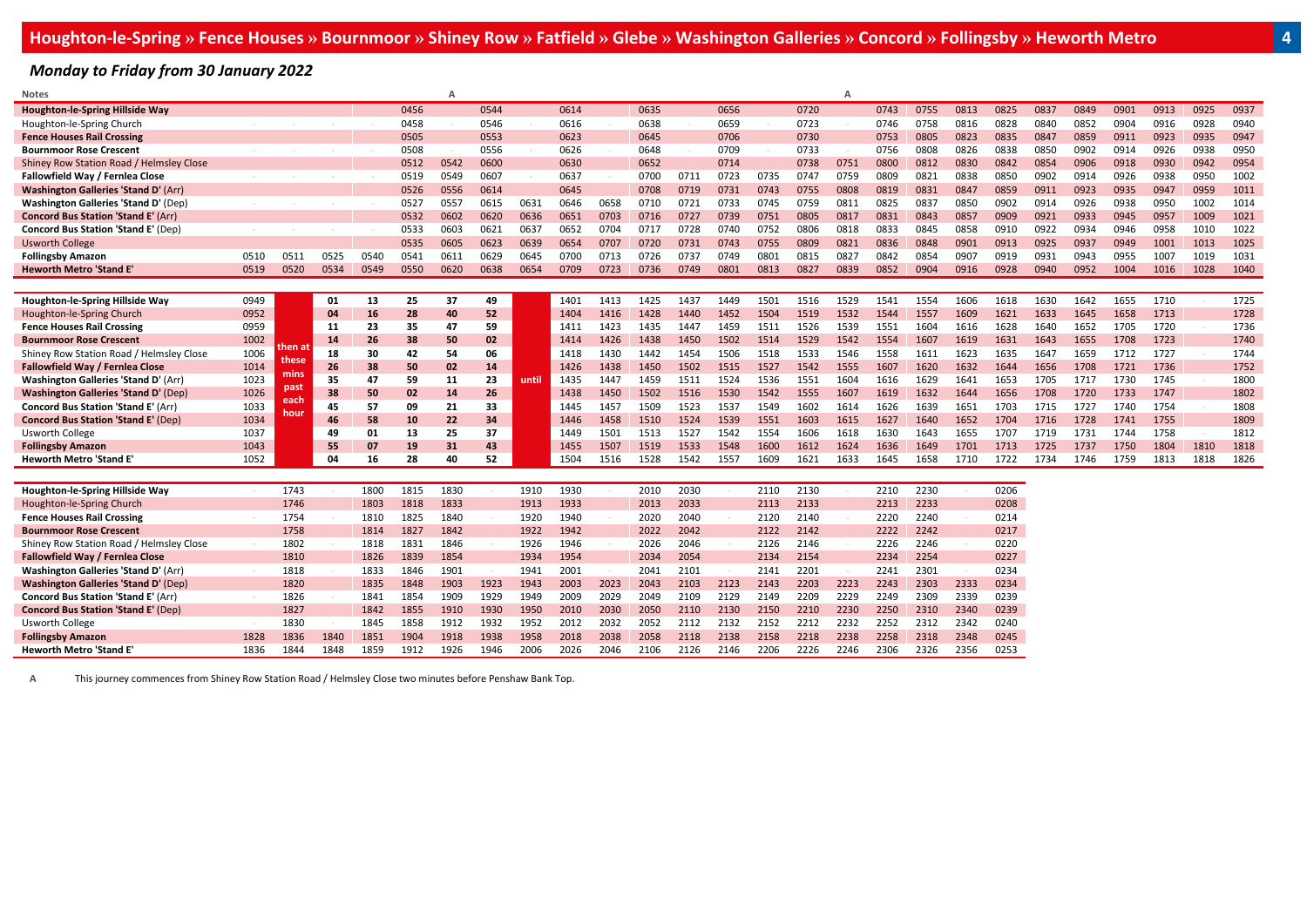## *Saturday from 30 January 2022*

| <b>Heworth Metro 'Stand E'</b>              |      | 0523 | 0538 | 0553 | 0623  | 0648 | 0703 | 0718 | 0733 | 0748 | 0803 | 0818 | 0833 | 0848 | 0903 | 0918 | 0933 | 0946 | 0959 | 1011 | 1023 | 1035 | 1047 | 1059 |           | 11   |
|---------------------------------------------|------|------|------|------|-------|------|------|------|------|------|------|------|------|------|------|------|------|------|------|------|------|------|------|------|-----------|------|
| <b>Follingsby Amazon</b>                    | 051  | 0531 | 0546 | 0601 | 0631  | 065  | 0711 | 0726 | 0741 | 0756 | 0811 | 0826 | 0841 | 0856 | 0911 | 0926 | 0941 | 0955 | 1008 | 1020 | 1032 | 1044 | 1056 | 1108 |           | 20   |
| <b>Usworth College</b>                      | 051  | 053. | 0552 | 0607 | 063   | 0702 | 071  | 0732 |      | 0802 | 081  | 0832 | 084  | 0902 | 0917 | 0932 | 0947 | 1001 | 1014 | 1026 | 1038 |      | 1102 | 1114 |           | 26   |
| <b>Concord Bus Station 'Stand B' (Arr)</b>  | 0520 | 0540 | 0555 | 0610 | 0640  | 0705 | 0720 | 0735 |      | 0805 | 0820 | 0835 | 0850 | 0905 | 0920 | 0935 | 0950 | 1004 | 1017 | 1029 | 1041 | 1053 | 1105 | 1117 | l then at | 29   |
| <b>Concord Bus Station 'Stand B' (Dep)</b>  | 0520 | 0540 | 0555 | 0610 | 0640  | በ7በ  | 072: | 0736 | 0751 | 0806 | 082  | 0836 | 0851 | 090  | 0921 | 0936 | 0951 | 1005 | 1018 | 1030 | 1042 | 1054 | 1106 | 1118 | these     | 30   |
| <b>Washington Galleries 'Stand A' (Arr)</b> | 0526 | 0546 | 0601 | 0616 | 0646  | 0712 | 072  | 0742 | 075  | 0812 | 0827 | 0842 | 0857 | 0912 | 0927 | 0942 | 0957 | 1012 | 1025 | 1037 | 1049 | 1101 | 1113 | 1125 | mins      | 37   |
| <b>Washington Galleries 'Stand A' (Dep)</b> |      |      |      | 0616 | 0646  | 0713 |      | 0743 |      | 0813 |      | 0843 | 0859 | 0914 | 0929 | 0944 | 0959 | 1014 | 1027 | 1039 | 1051 | 1103 | 1115 | 1127 | past      | 39   |
| Fallowfield Way / Fernlea Close             |      |      |      | 0623 | 0653  | 0720 |      | 0750 |      | 0820 |      | 0850 | 0906 | 0921 | 0936 | 0951 | 1006 | 1022 | 1035 | 1047 | 1059 | 1111 | 1123 | 1135 | each      | 47   |
| Shiney Row Co-op                            |      |      |      | 0629 | 0659  | 0726 |      | 0756 |      | 0826 |      | 0856 | 0912 | 092. | 0942 | 0957 | 1012 | 1028 | 1041 | 1053 | 1105 |      | 1129 | 1141 | hour      | 53   |
| <b>Bournmoor Rose Crescent</b>              |      |      |      | 0633 | 0703  | 0730 |      | 0800 |      | 0830 |      | 0900 | 0916 | 0931 | 0946 | 1001 | 1016 | 1033 | 1046 | 1058 | 1110 | 1122 | 1134 | 1146 |           | 58   |
| <b>Fence Houses Rail Crossing</b>           |      |      |      | 0636 | 0706  | 0733 |      | 0803 |      | 0833 |      | 0903 | 0919 | 0934 | 0949 | 1004 | 1019 | 1036 | 1049 | 1101 | 1113 | 1125 | 1137 | 1149 |           | 01   |
| Houghton-le-Spring Hillside Way             |      |      |      | 0643 | 0713  | 0740 |      | 0811 |      | 0841 |      | 0911 | 0927 | 0942 | 0957 | 1012 | 1027 | 1044 | 1057 | 1109 | 1121 | 1133 | 1145 | 1157 |           | 09   |
|                                             |      |      |      |      |       |      |      |      |      |      |      |      |      |      |      |      |      |      |      |      |      |      |      |      |           |      |
|                                             |      |      |      |      |       |      |      |      |      |      |      |      |      |      |      |      |      |      |      |      |      |      |      |      |           |      |
| <b>Heworth Metro 'Stand E'</b>              | 23   | 35   | 47   | 59   |       | 1611 | 1623 | 1635 | 1647 | 1659 | 1712 | 1724 | 1736 | 1748 | 1756 | 1801 | 1809 | 1816 | 1826 | 1831 | 1846 | 1901 | 1916 | 1931 | 1953      | 2013 |
| <b>Follingsby Amazon</b>                    | 32   | 44   | 56   | 08   |       | 1620 | 1632 | 1644 | 1656 | 1708 | 1721 | 1733 | 1745 | 1757 | 1805 | 1810 | 1818 | 1825 | 1835 | 1840 | 1855 | 1910 | 1925 | 1940 | 2001      | 2021 |
| Usworth College                             | 38   | 50   | 02   | 14   |       | 1626 | 1638 | 1650 |      | 1714 |      | 1739 | 175  | 1803 |      | 1816 |      | 1831 |      | 1846 | 1901 |      | 1931 | 1946 | 200       | 2027 |
| <b>Concord Bus Station 'Stand B' (Arr)</b>  | 41   | 53   | 05   | 17   |       | 1629 | 1641 | 1653 | 1705 | 1717 | 1730 | 1742 | 1754 | 1806 |      | 1819 |      | 1834 |      | 1849 | 1904 |      | 1934 | 1949 | 2010      | 2030 |
| <b>Concord Bus Station 'Stand B' (Dep)</b>  | 42   | 54   | 06   | 18   |       | 1630 | 1642 | 1654 | 1706 | 1718 | 1731 | 1743 | 1755 | 1807 |      | 1820 |      | 1835 |      | 1850 | 1905 | 1920 | 1935 | 1950 | 201       | 2031 |
| <b>Washington Galleries 'Stand A' (Arr)</b> | 49   | 01   | 13   | 25   |       | 1637 | 1649 | 1701 |      | 1725 | 1738 | 1750 | 1802 | 1813 |      | 1826 |      | 1841 |      | 1856 | 1911 | 1926 | 1941 | 1956 | 2017      | 2037 |
| <b>Washington Galleries 'Stand A' (Dep)</b> | 51   | 03   | 15   | 27   | until | 1639 | 1651 | 1703 |      | 172  | 1740 | 1752 | 1804 | 1815 |      | 1828 |      | 1843 |      | 1858 |      | 1928 | 1943 | 1958 |           | 2039 |
| Fallowfield Way / Fernlea Close             | 59   | 11   | 23   | 35   |       | 1647 | 1659 | 1711 | 1723 | 1734 | 1747 | 1759 | 1811 | 1822 |      | 1835 |      | 1850 |      | 1905 |      | 1935 | 1950 | 2005 |           | 2046 |
| Shiney Row Co-op                            | 05   | 17   | 29   | 41   |       | 1653 | 1705 | 1717 |      | 1740 | 1753 | 1805 | 1817 |      |      | 1841 |      |      |      | 1911 |      | 1941 |      | 2011 |           | 2052 |
| <b>Bournmoor Rose Crescent</b>              | 10   | 22   | 34   | 46   |       | 1658 | 1710 | 1722 | 1734 | 1745 | 1758 | 1810 | 1822 |      |      | 1846 |      |      |      | 1916 |      | 1946 |      | 2016 |           | 2057 |
| <b>Fence Houses Rail Crossing</b>           | 13   | 25   | 37   | 49   |       | 170  | 1713 | 1725 | 173  | 1748 | 1801 | 1813 | 1825 |      |      | 1849 |      |      |      | 1919 |      | 1949 |      | 2019 |           | 2100 |
| Houghton-le-Spring Hillside Way             | 21   | 33   | 45   | 57   |       | 1709 | 1721 | 1733 | 1745 | 1755 | 1808 | 1820 | 1832 |      |      | 1856 |      |      |      | 1926 |      | 1956 |      | 2026 |           | 2107 |
|                                             |      |      |      |      |       |      |      |      |      |      |      |      |      |      |      |      |      |      |      |      |      |      |      |      |           |      |

| <b>Heworth Metro 'Stand E'</b>              | 2033 | 2053 | 2113 | 2133 | 2153 | 2213 | 2233 | 2253 | 2313 | 2333 | 2358 |
|---------------------------------------------|------|------|------|------|------|------|------|------|------|------|------|
| <b>Follingsby Amazon</b>                    | 2041 | 2101 | 2121 | 2141 | 2201 | 2221 | 2241 | 2301 | 2321 | 2341 | 0006 |
| <b>Usworth College</b>                      | 2047 | 2107 | 2127 | 2147 | 2207 | 2227 | 2247 | 2307 | 2327 | 2347 | 0012 |
| <b>Concord Bus Station 'Stand B' (Arr)</b>  | 2050 | 2110 | 2130 | 2150 | 2210 | 2230 | 2250 | 2310 | 2330 | 2350 | 0015 |
| <b>Concord Bus Station 'Stand B' (Dep)</b>  | 2051 | 2111 | 2131 | 2151 | 2211 | 2231 | 2251 | 2311 | 2331 | 2351 |      |
| <b>Washington Galleries 'Stand A' (Arr)</b> | 2057 | 2117 | 2137 | 2157 | 2217 | 2237 | 2257 | 2317 | 2337 | 2357 |      |
| <b>Washington Galleries 'Stand A' (Dep)</b> | 2059 |      | 2139 | 2159 |      | 2239 | 2259 |      | 2339 | 2359 |      |
| Fallowfield Way / Fernlea Close             | 2106 |      | 2146 | 2206 |      | 2246 | 2306 |      | 2346 | 0006 |      |
| Shiney Row Co-op                            | 2112 |      | 2152 | 2212 |      | 2252 | 2312 |      |      | 0012 |      |
| <b>Bournmoor Rose Crescent</b>              | 2117 |      | 2157 | 2217 |      | 2257 | 2317 |      |      | 0017 |      |
| <b>Fence Houses Rail Crossing</b>           | 2120 |      | 2200 | 2220 |      | 2300 | 2320 |      |      | 0020 |      |
| Houghton-le-Spring Hillside Way             | 2127 |      | 2207 | 2227 |      | 2307 | 2327 |      |      | 0027 |      |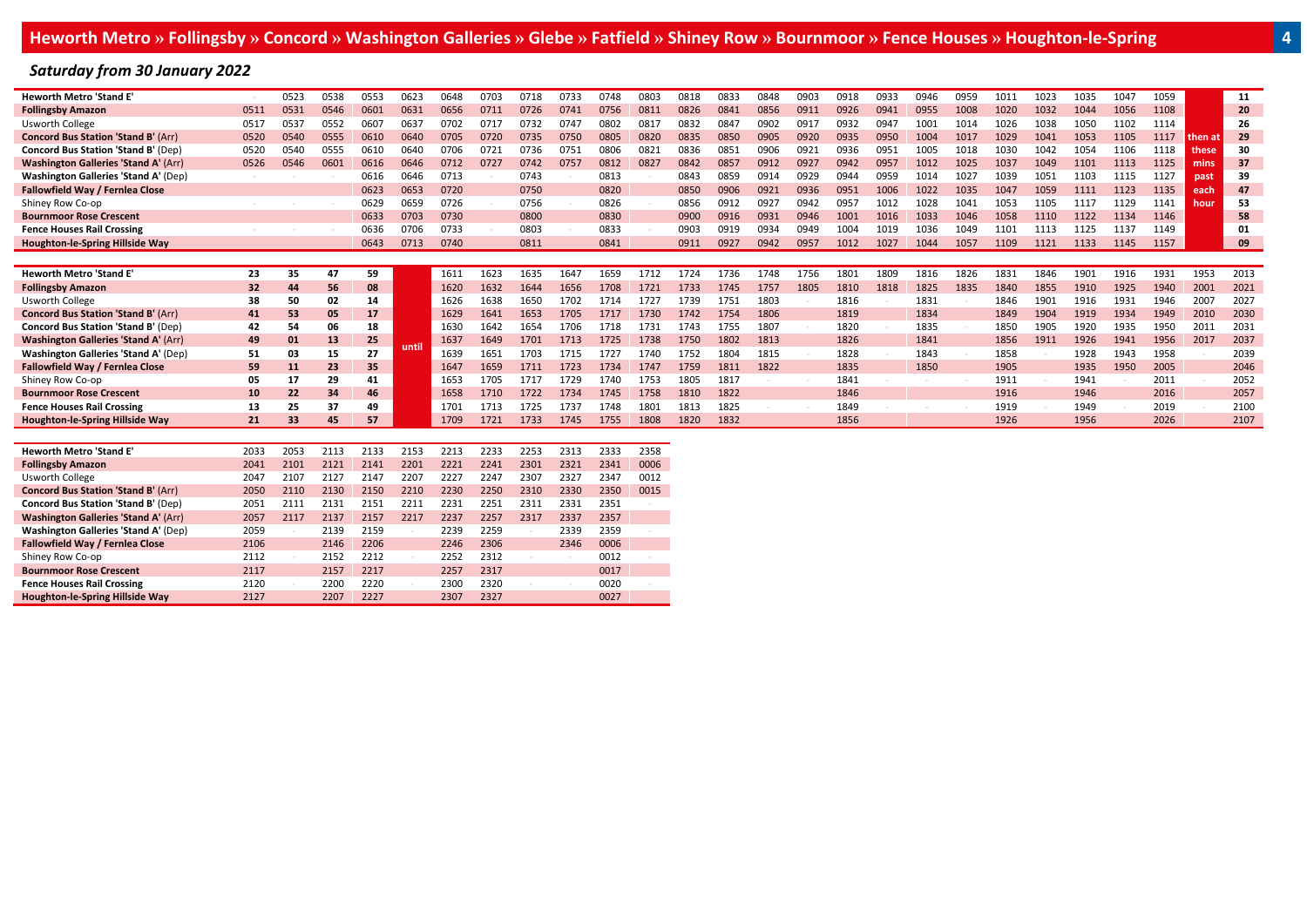*Saturday from 30 January 2022*

| <b>Notes</b>                                |        |      |      |      |      |      |       |      |      |      |      |      |      |      |      |      |      |      |      |      |      |      |      |      |      |      |
|---------------------------------------------|--------|------|------|------|------|------|-------|------|------|------|------|------|------|------|------|------|------|------|------|------|------|------|------|------|------|------|
| Houghton-le-Spring Hillside Way             |        |      |      |      | 0456 |      | 0546  |      |      |      | 0647 |      | 0715 |      | 0745 |      | 0815 |      |      | 0851 |      | 0913 | 0925 | 0937 | 0949 | 1001 |
| Houghton-le-Spring Church                   |        |      |      |      | 0458 |      | 0548  |      |      |      | 0649 |      | 0718 |      | 0748 |      | 0818 |      |      | 0854 |      | 0916 | 0928 | 0940 | 0952 | 1004 |
| <b>Fence Houses Rail Crossing</b>           |        |      |      |      | 0505 |      | 0555  |      |      |      | 0656 |      | 0725 |      | 0755 |      | 0825 |      |      | 0901 |      | 0923 | 0935 | 0947 | 0959 | 1011 |
| <b>Bournmoor Rose Crescent</b>              |        |      |      |      | 0508 |      | 0558  |      |      |      | 0659 |      | 0728 |      | 0758 |      | 0828 |      |      | 0904 |      | 0926 | 0938 | 0950 | 1002 | 1014 |
| Shiney Row Station Road / Helmsley Close    |        |      |      |      | 0512 |      | 0602  |      | 0634 |      | 0703 |      | 0732 |      | 0802 | 0818 | 0832 |      | 0857 | 0908 | 0921 | 0930 | 0942 | 0954 | 1006 | 1018 |
| Fallowfield Way / Fernlea Close             |        |      |      |      | 0519 |      | 0609  |      | 0641 |      | 0711 |      | 0740 |      | 0810 | 0825 | 0840 | 0852 | 0904 | 0916 | 0928 | 0938 | 0950 | 1002 | 1014 | 1026 |
| <b>Washington Galleries 'Stand D' (Arr)</b> |        |      |      |      | 0526 |      | 0616  |      | 0648 |      | 0718 |      | 0747 |      | 0818 | 0833 | 0848 | 0901 | 0913 | 0925 | 0937 | 0947 | 0959 | 1011 | 1023 | 1035 |
| <b>Washington Galleries 'Stand D' (Dep)</b> |        |      |      |      | 0527 | 0557 | 0617  |      | 0650 | 0705 | 0720 | 0735 | 0749 | 0804 | 0820 | 0835 | 0850 | 0903 | 0915 | 0927 | 0939 | 0950 | 1002 | 1014 | 1026 | 1038 |
| <b>Concord Bus Station 'Stand E' (Arr)</b>  |        |      |      |      | 0532 | 0602 | 0622  |      | 0654 | 0709 | 0724 | 0739 | 0754 | 0809 | 0825 | 0840 | 0856 | 0909 | 0921 | 0933 | 0945 | 0957 | 1009 | 1021 | 1033 | 1045 |
| <b>Concord Bus Station 'Stand E' (Dep)</b>  |        |      |      |      | 0533 | 0603 | 0623  |      | 0655 | 0710 | 0725 | 0740 | 0755 | 081  | 0826 | 0841 | 0857 | 0910 | 092  | 0934 | 0946 |      |      | 1022 | 1034 | 1046 |
| <b>Usworth College</b>                      |        |      |      |      | 0535 | 0605 | 0625  |      | 0658 | 0713 | 0728 | 0743 | 0758 | 0813 | 0829 | 0844 | 0900 | 0913 | 0925 | 0937 | 0949 | 1001 | 1013 | 1025 | 1037 | 1049 |
| <b>Follingsby Amazon</b>                    | 0510   | 0511 | 0525 | 0540 | 0541 |      | 063   | 0648 | 0704 | 0719 | 0733 | 0749 | 0804 | 0819 | 0835 | 0850 | 0906 | 0919 | 093  | 0943 | 0955 |      | 1019 | 1031 | 1043 | 1055 |
| <b>Heworth Metro 'Stand E'</b>              | 0519   | 0520 | 0534 | 0549 | 0550 | 0620 | 0640  | 0657 | 0713 | 0728 | 0742 | 0758 | 0813 | 0828 | 0844 | 0859 | 0915 | 0928 | 0940 | 0952 | 1004 | 1016 | 1028 | 1040 | 1052 | 1104 |
|                                             |        |      |      |      |      |      |       |      |      |      |      |      |      |      |      |      |      |      |      |      |      |      |      |      |      |      |
| Houghton-le-Spring Hillside Way             |        | 13   | 25   | 37   | 49   | 01   |       | 1613 | 1625 | 1637 | 1652 | 1707 |      | 1724 |      | 1740 |      | 1800 | 1815 | 1830 |      | 1910 | 1930 |      | 2010 | 2030 |
| Houghton-le-Spring Church                   |        | 16   | 28   | 40   | 52   | 04   |       | 1616 | 1628 | 1640 | 1655 | 1710 |      | 1727 |      | 1743 |      | 1803 | 1818 | 1833 |      | 1913 | 1933 |      | 2013 | 2033 |
| <b>Fence Houses Rail Crossing</b>           |        | 23   | 35   | 47   | 59   | 11   |       | 1623 | 1635 | 1647 | 1702 | 1717 |      | 1734 |      | 1750 |      | 1810 | 1825 | 1840 |      | 1920 | 1940 |      | 2020 | 2040 |
| <b>Bournmoor Rose Crescent</b>              | then a | 26   | 38   | 50   | 02   | 14   |       | 1626 | 1638 | 1650 | 1705 | 1720 |      | 1737 |      | 1752 |      | 1812 | 182  | 1842 |      | 1922 | 1942 |      | 2022 | 2042 |
| Shiney Row Station Road / Helmsley Close    | these  | 30   | 42   | 54   | 06   | 18   |       | 1630 | 1642 | 1654 | 1709 | 1724 |      | 1741 |      | 1756 |      | 1816 | 183. | 1846 |      | 1926 | 1946 |      | 2026 | 2046 |
| Fallowfield Way / Fernlea Close             | mins   | 38   | 50   | 02   | 14   | 26   |       | 1638 | 1650 | 1702 | 171  | 1732 |      | 1749 |      | 1804 |      | 1824 | 1839 | 1854 |      | 1934 | 1954 |      | 2034 | 2054 |
| <b>Washington Galleries 'Stand D' (Arr)</b> | past   | 47   | 59   | 11   | 23   | 35   | until | 1647 | 1659 | 1711 | 1726 | 1741 |      | 1757 |      | 1812 |      | 1831 | 1846 | 1901 |      | 1941 | 2001 |      | 2041 | 2101 |
| <b>Washington Galleries 'Stand D' (Dep)</b> | each   | 50   | 02   | 14   | 26   | 38   |       | 1650 | 1702 | 1714 | 1728 | 1743 |      | 1759 |      | 1814 |      | 1833 | 1848 | 1903 | 1923 | 1943 | 2003 | 2023 | 2043 | 2103 |
| <b>Concord Bus Station 'Stand E' (Arr)</b>  | houi   | 57   | 09   | 21   | 33   | 45   |       | 1657 | 1709 | 1721 |      | 1750 |      | 1805 |      | 1820 |      | 1839 | 1854 | 1909 | 1929 | 1949 | 2009 | 2029 | 2049 | 2109 |
| <b>Concord Bus Station 'Stand E' (Dep)</b>  |        | 58   | 10   | 22   | 34   | 46   |       | 1658 | 1710 | 1722 | 1736 | 1751 |      | 1806 |      | 1821 |      | 1840 | 1855 | 1910 | 1930 | 1950 | 2010 | 2030 | 2050 | 2110 |
| <b>Usworth College</b>                      |        | 01   | 13   | 25   | 37   | 49   |       | 1701 | 1713 | 1725 | 1739 | 1754 |      | 1809 |      | 1824 |      | 1842 | 185. | 1912 | 1932 | 1952 | 2012 | 2032 | 2052 | 2112 |
|                                             |        |      |      |      |      |      |       | 1707 | 1719 | 1731 | 1745 | 1800 | 1810 | 1815 | 1822 | 1830 | 1840 | 1848 | 1903 | 1918 | 1938 | 1958 | 2018 | 2038 | 2058 | 2118 |
| <b>Follingsby Amazon</b>                    |        | 07   | 19   | 31   | 43   | 55   |       |      |      |      |      |      |      |      |      |      |      |      |      |      |      |      |      |      |      |      |
| <b>Heworth Metro 'Stand E'</b>              |        | 16   | 28   | 40   | 52   | 04   |       | 1716 | 1728 | 1740 |      | 1809 | 1819 | 1825 | 183: | 1840 | 1849 | 1856 |      | 1926 | 1946 |      | 2026 | 2046 | 2106 | 2126 |

| Houghton-le-Spring Hillside Way             |      | 2110 | 2130 |      | 2210 | 2230 |      | 0206 |
|---------------------------------------------|------|------|------|------|------|------|------|------|
| Houghton-le-Spring Church                   |      | 2113 | 2133 |      | 2213 | 2233 |      | 0208 |
| <b>Fence Houses Rail Crossing</b>           |      | 2120 | 2140 |      | 2220 | 2240 |      | 0214 |
| <b>Bournmoor Rose Crescent</b>              |      | 2122 | 2142 |      | 2222 | 2242 |      | 0217 |
| Shiney Row Station Road / Helmsley Close    |      | 2126 | 2146 |      | 2226 | 2246 |      | 0220 |
| Fallowfield Way / Fernlea Close             |      | 2134 | 2154 |      | 2234 | 2254 |      | 0227 |
| Washington Galleries 'Stand D' (Arr)        |      | 2141 | 2201 |      | 2241 | 2301 |      | 0234 |
| <b>Washington Galleries 'Stand D' (Dep)</b> | 2123 | 2143 | 2203 | 2223 | 2243 | 2303 | 2333 | 0234 |
| Concord Bus Station 'Stand E' (Arr)         | 2129 | 2149 | 2209 | 2229 | 2249 | 2309 | 2339 | 0239 |
| <b>Concord Bus Station 'Stand E' (Dep)</b>  | 2130 | 2150 | 2210 | 2230 | 2250 | 2310 | 2340 | 0239 |
| <b>Usworth College</b>                      | 2132 | 2152 | 2212 | 2232 | 2252 | 2312 | 2342 | 0240 |
| <b>Follingsby Amazon</b>                    | 2138 | 2158 | 2218 | 2238 | 2258 | 2318 | 2348 | 0245 |
| <b>Heworth Metro 'Stand E'</b>              | 2146 | 2206 | 2226 | 2246 | 2306 | 2326 | 2356 | 0253 |

**A** This journey commences from Shiney Row Station Road / Helmsley Close two minutes before Penshaw Bank Top.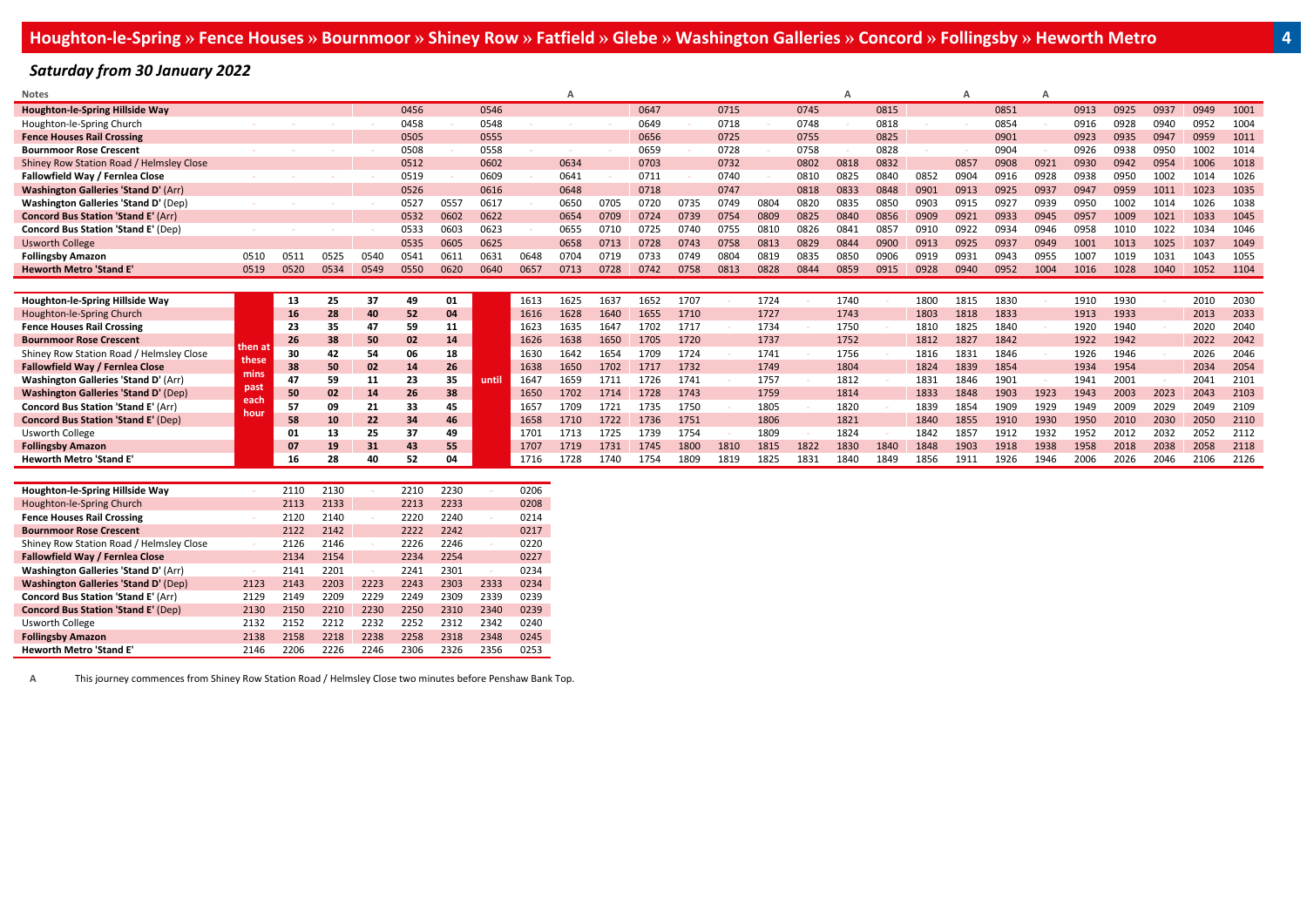#### *Sunday and Bank Holiday from 30 January 2022*

| Heworth Metro 'Stand E'              |      | 0523 | 0538 | 0553 | 0623 | 0653 | 0723 | 0743 | 0803 | 0823 | 0843 | 0903 | 0923 | 0943 |         | 03  | 23 | 43 |       | 1703 | 1723 | 1743 | 1758 | 1803 | 1821 | 1823 |
|--------------------------------------|------|------|------|------|------|------|------|------|------|------|------|------|------|------|---------|-----|----|----|-------|------|------|------|------|------|------|------|
| <b>Follingsby Amazon</b>             | 0511 | 0531 | 0546 | 0601 | 063  | 0701 | 0733 | 0751 | 0811 | 0831 | 0851 | 0911 | 0931 | 0951 |         | 11  | 31 | 51 |       | 1711 | 1731 | 1751 | 1806 | 1811 | 1829 | 1831 |
| Usworth College                      | 051  | 053  | 355. | 0607 | 063  | 0707 | 073  | 0757 | 081  | 0837 | 085  | 091. | 093  | 0957 |         |     | 37 | 57 |       | 1717 | 1737 | 1757 |      | 1817 |      | 1837 |
| Concord Bus Station 'Stand B' (Arr)  | 0520 | 0540 | 0555 | 0610 | 0640 | 0710 | 0740 | 0800 | 0820 | 0840 | 0900 | 0920 | 0940 |      | 'hen at | 20  | 40 | 00 |       | 1720 | 1740 | 1800 |      | 1820 |      | 1840 |
| Concord Bus Station 'Stand B' (Dep)  | 0521 | 0541 | )556 | 0611 | 064  | 071: | 074  | 0801 | 0823 | 0843 | 090  | 092: | 094: | 1001 | these   | 21  | 41 | 01 |       | 1721 | 1741 | 1801 |      | 1821 |      | 1841 |
| Washington Galleries 'Stand A' (Arr) | 0526 | 0546 | 0601 | 0616 | 0646 | 0717 | 0747 | 0807 | 0827 | 0847 | 0907 | 1927 | 0947 | 1007 | mins    | 27  | 47 | 07 | until | 1727 | 1747 | 1807 |      | 1827 |      | 1847 |
| Washington Galleries 'Stand A' (Dep) |      | 0547 |      |      |      | 0718 | 0748 |      | 0828 | 0848 |      | 0929 | 0949 | 1009 | past    | 29  | 49 | 09 |       | 1729 | 1749 | 1809 |      | 1829 |      | 1849 |
| Fallowfield Way / Fernlea Close      |      | 0555 |      |      |      | 0726 | 0756 |      | 0836 | 0856 |      | 0937 | 0957 |      | each    | 37  | 57 | 17 |       | 1737 | 1757 | 1817 |      | 1836 |      | 1856 |
| Shiney Row Co-op                     |      | 0601 |      |      |      | 0732 | 0802 |      | 0842 | 0902 |      | 0943 | 1003 | 1023 | hour    | 43  | 03 | 23 |       | 1743 | 1803 | 1823 |      | 1842 |      | 1902 |
| <b>Bournmoor Rose Crescent</b>       |      | 0606 |      |      |      | 0737 | 0807 |      | 0847 | 0907 |      | 0948 | 1008 | 1028 |         | 48  | 08 | 28 |       | 1748 | 1808 | 1828 |      | 1847 |      | 1907 |
| Fence Houses Rail Crossing           |      | 0609 |      |      |      | 0740 | 0810 |      | 0850 | 0910 |      | 0951 | 1011 | 1031 |         | -51 | 11 | 31 |       | 1751 | 1811 | 1831 |      | 1850 |      | 1910 |
| Houghton-le-Spring Hillside Way      |      | 0615 |      |      |      | 0746 | 0816 |      | 0856 | 0916 |      | 0958 | 1018 | 1038 |         | 58  | 18 | 38 |       | 1758 | 1818 | 1838 |      | 1857 |      | 1917 |
|                                      |      |      |      |      |      |      |      |      |      |      |      |      |      |      |         |     |    |    |       |      |      |      |      |      |      |      |

| Heworth Metro 'Stand E'              | 1843 | 1903 | 1933 | 2003 | 2033 | 2103 | 2133 | 2233 | 2333 | 2358 |
|--------------------------------------|------|------|------|------|------|------|------|------|------|------|
| <b>Follingsby Amazon</b>             | 1851 | 1911 | 1941 | 2011 | 2041 | 2111 | 2141 | 2241 | 2341 | 0006 |
| Usworth College                      | 1857 | 1917 | 1947 | 2017 | 2047 | 2117 | 2147 | 2247 | 2347 | 0012 |
| Concord Bus Station 'Stand B' (Arr)  | 1900 | 1920 | 1950 | 2020 | 2050 | 2120 | 2150 | 2250 | 2350 | 0015 |
| Concord Bus Station 'Stand B' (Dep)  | 1901 | 1921 | 1951 | 2021 | 2051 | 2121 | 2151 | 2251 | 2351 |      |
| Washington Galleries 'Stand A' (Arr) | 1907 | 1927 | 1957 | 2027 | 2057 | 2127 | 2157 | 2257 | 2357 |      |
| Washington Galleries 'Stand A' (Dep) |      |      | 1959 |      | 2059 |      | 2159 | 2259 | 2359 |      |
| Fallowfield Way / Fernlea Close      |      |      | 2006 |      | 2106 |      | 2206 | 2306 | 0006 |      |
| Shiney Row Co-op                     |      |      | 2012 |      | 2112 |      | 2212 | 2312 | 0012 |      |
| <b>Bournmoor Rose Crescent</b>       |      |      | 2017 |      | 2117 |      | 2217 | 2317 | 0017 |      |
| Fence Houses Rail Crossing           |      |      | 2020 |      | 2120 |      | 2220 | 2320 | 0020 |      |
| Houghton-le-Spring Hillside Way      |      |      | 2027 |      | 2127 |      | 2227 | 2327 | 0027 |      |

# Houghton-le-Spring » Fence Houses » Bournmoor » Shiney Row » Fatfield » Glebe » Washington Galleries » Concord » Follingsby » Heworth Metro

#### *Sunday and Bank Holiday from 30 January 2022*

| Houghton-le-Spring Hillside Way          |      |      |      |      | 0456 |      |      | 0625 |      | 0703 | 0723 |      | 0803 | 0823 |      | 0901 | 0921 | 0941 |              | 01 | 21 |    |      | 1601 | .621 | 1641 |
|------------------------------------------|------|------|------|------|------|------|------|------|------|------|------|------|------|------|------|------|------|------|--------------|----|----|----|------|------|------|------|
| Houghton-le-Spring Church                |      |      |      |      | 0458 |      |      | 0627 |      | 0705 | 0725 |      | 0805 | 0825 |      | 0904 | 0924 | 0944 |              | 04 | 24 | 44 |      | 1604 | 1624 | 1644 |
| Fence Houses Rail Crossing               |      |      |      |      | 0505 |      |      | 0634 |      | 0712 | 0732 |      | 0812 | 0832 |      | 0911 | 0931 | 0951 |              | 11 | 31 | 51 |      | 1611 | 1631 | 1651 |
| <b>Bournmoor Rose Crescent</b>           |      |      |      |      | 0508 |      |      | 0637 |      | 0715 | 0735 |      | 0815 | 0835 |      | 0914 | 0934 | 0954 |              | 14 | 34 | 54 |      | 1614 | 1634 | 1654 |
| Shiney Row Station Road / Helmsley Close |      |      |      |      | 0512 |      |      | 0641 |      | 0719 | 0739 |      | 0819 | 0839 |      | 0918 | 0938 | 0958 | these        | 18 | 38 | 58 |      | 1618 | 1638 | 1658 |
| Fallowfield Way / Fernlea Close          |      |      |      |      | 0519 | 0549 |      | 0649 |      | 0727 | 0747 |      | 0827 | 0847 |      | 0926 | 0946 | 1006 |              | 26 | 46 | 06 |      | 1626 | 1646 | 1706 |
| Washington Galleries 'Stand D' (Arr)     |      |      |      |      | 0526 | 0556 |      | 0656 |      | 0734 | 0754 |      | 0834 | 0854 |      | 0934 | 0954 | 1014 |              | 34 | 54 | 14 | unti | 1634 | 1654 | 1714 |
| Washington Galleries 'Stand D' (Dep)     |      |      |      |      | 0527 | 0557 | 0627 | 0657 | 0715 | 0735 | 0755 | 0815 | 0835 | 0855 | 0916 | 0936 | 0956 | 1016 | past         | 36 | 56 | 16 |      | 1636 | 1656 | 1716 |
| Concord Bus Station 'Stand E' (Arr)      |      |      |      |      | 0532 | 0602 | 063. | 0702 | 0720 | 0741 | 0801 | 082  | 0843 | 0901 | 0922 | 0942 | 1002 | 1022 | each<br>hour | 42 | 02 | 22 |      | 1642 | 1702 | 1722 |
| Concord Bus Station 'Stand E' (Dep)      |      |      |      |      | 0533 | 0603 | 0633 | 0703 | 0721 | 0742 | 0802 | 0822 | 0842 | 0902 | 0923 | 0943 | 1003 | 1023 |              | 43 | 03 | 23 |      | 1643 | 1703 | 1723 |
| Usworth College                          |      |      |      |      | 0535 | 0605 | 0635 | 0705 | 0724 | 0745 | 0805 | 0825 | 0845 | 0905 | 0926 | 0946 | 1006 | 1026 |              | 46 | 06 | 26 |      | 1646 | 1706 | 1726 |
| <b>Follingsby Amazon</b>                 | 0509 | 0510 | 0525 | 0540 | 0541 | 0611 | 064  | 0711 |      | 0751 | 081  | 0831 | 0851 | 0911 | 0932 | 0952 | 1012 | 1032 |              | 52 | 12 | 32 |      | 1652 | 1712 | 1732 |
| Heworth Metro 'Stand E'                  | 0518 | 0519 | 0534 | 0549 | 0550 | 0620 | 0650 | 0720 | 0738 | 0800 | 0820 | 0840 | 0900 | 0920 | 0943 | 1001 | 1021 | 1041 |              | 01 | 21 | 41 |      | 1701 | 1721 | 1741 |